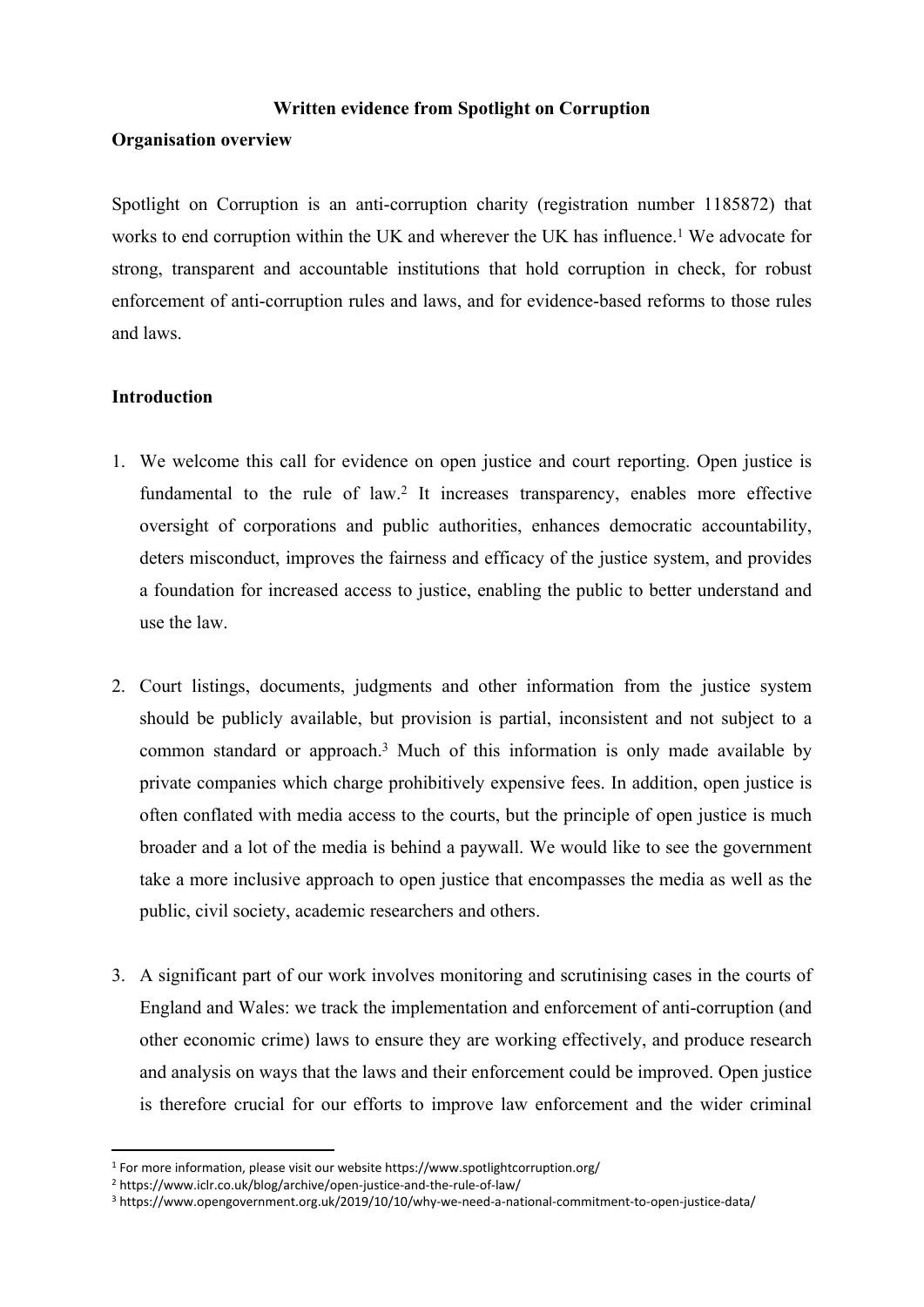justice system, and to increase public and policymakers' understanding of the system, impact of corruption and areas for reform.

- 4. We have actively sought to advance the principle of open justice given its particular significance to anti-corruption enforcement. In 2018, our predecessor organisation, Corruption Watch, published a report about the impact of the lack of open justice data on the fight against corruption.<sup>4</sup> In 2019, we produced a report about a national commitment to open justice data in the UK.<sup>5</sup> We have been involved in discussions about the government's open justice commitments in the forthcoming Open Government Partnership National Action Plan. The government should be urged to accept, and give effect to, bold open justice commitments as part of that process.
- 5. We have outlined below the main barriers to transparency and accessibility of justice data based on our court monitoring programme and our broader interactions with the justice system.

# **Recommendations**

- 6. We recommend the following:
	- a. The government should be urged to accept, and give effect to, bold open justice commitments in its forthcoming National Action Plan through the Open Government Partnership.
	- b. There needs to be an enhanced listing service that provides unrestricted public access to advance, sufficiently detailed court listings and information about reporting restrictions.
	- c. Noting the Serious Fraud Office's court calendar, other law enforcement agencies should consider publishing a calendar of upcoming hearings when they have been **listed**
	- d. Continued investment in and development of remote hearings during and after the pandemic, and technical solutions to support observers in remote hearings to access case documents.

<sup>4</sup> https://docs.wixstatic.com/ugd/54261c\_b5a8c697963841afbb1af7cc10e27e4c.pdf

<sup>5</sup> https://www.opengovernment.org.uk/wp-content/uploads/2019/10/Open-courts-final-October-2019-latest.pdf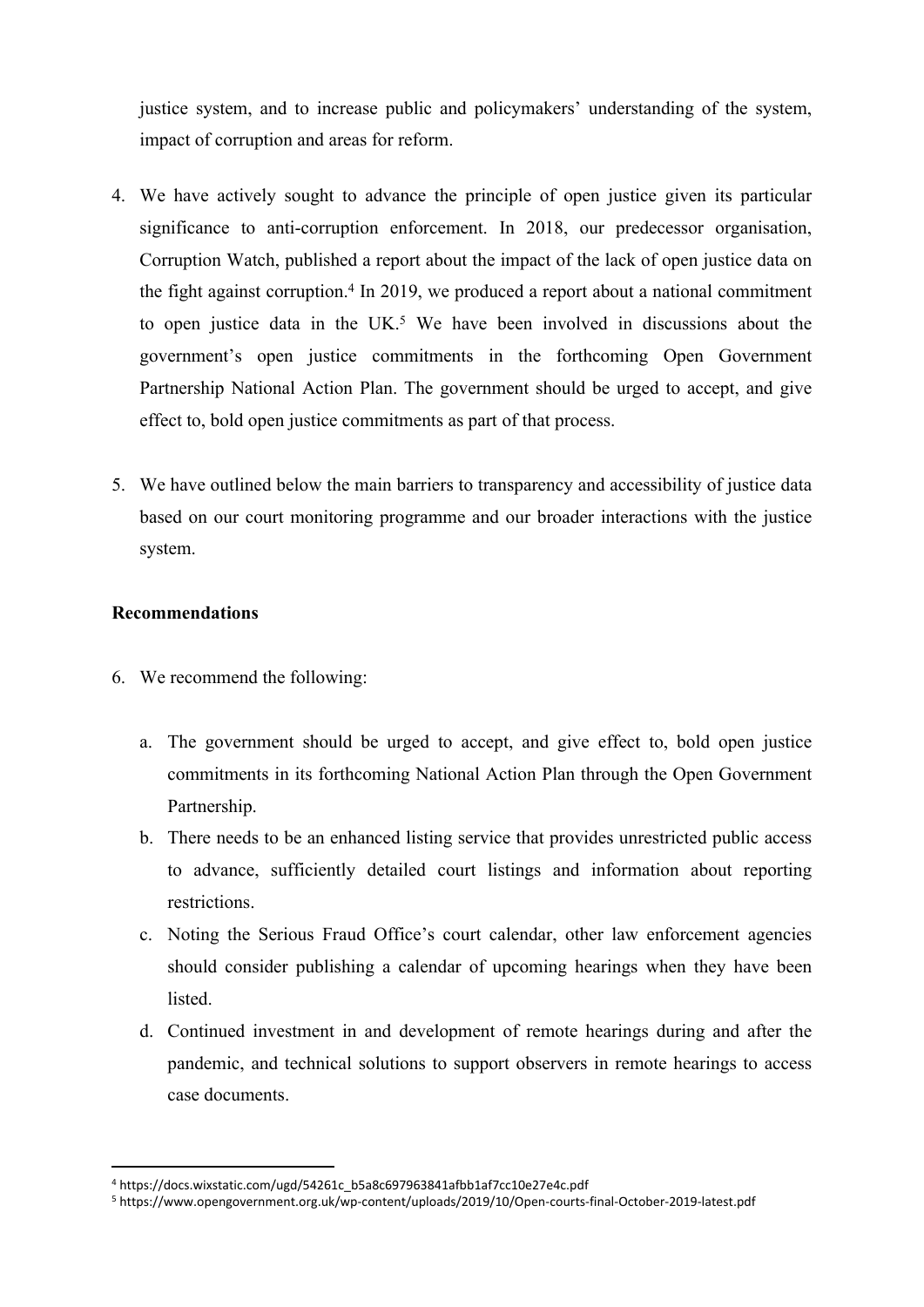- e. Closer ongoing coordination between the Ministry of Justice, HMCTS, the judiciary and legal supervisory bodies to ensure that they consistently apply the open justice principle.
- f. Greater ambition on a public database that includes skeleton arguments and other court documents, suitably redacted and filtered to allow for rehabilitation and privacy.
- g. There needs to be a model that delivers free and comprehensive access to all case law in a structured and machine-readable format. To that end, we support the government's proposal for The National Archives to be responsible for storing and publishing case law.
- h. Careful work is needed to develop a system that retains and provides access to sentencing remarks, addressing the tension between rehabilitation and open justice.
- i. Consideration of the ways in which court transcripts can be made cheaper and more easily accessible for litigants and non-parties, and the piloting of digital transcription services.
- j. The Senior Data Governance Panel should be placed on a statutory footing with clear terms of reference and a public mandate, and a transparent recruitment process for civil society.

# **Court listings**

- 7. Court listings are a fundamental part of open justice, but the current arrangements mean that court lists do not have sufficient detail and are not provided far enough in advance to enable informed decisions to be made about attending. Limited listing information is available free of charge from some courts and on CourtServe and The Law Pages, but more comprehensive and detailed lists are only available to those who pay a fee. On occasion, we have not monitored significant corruption hearings because no public listing was made available. <sup>6</sup>
- 8. Unrestricted public access to advance court listings is a priority need, in order to ensure that members of the public, the media, civil society organisations and others are aware of upcoming cases and the details of those cases. This should be accompanied by increased access to information about whether reporting restrictions apply. The Serious Fraud Office introduced a court calendar in 2016 which made information about corruption

<sup>6</sup> https://docs.wixstatic.com/ugd/54261c\_b5a8c697963841afbb1af7cc10e27e4c.pdf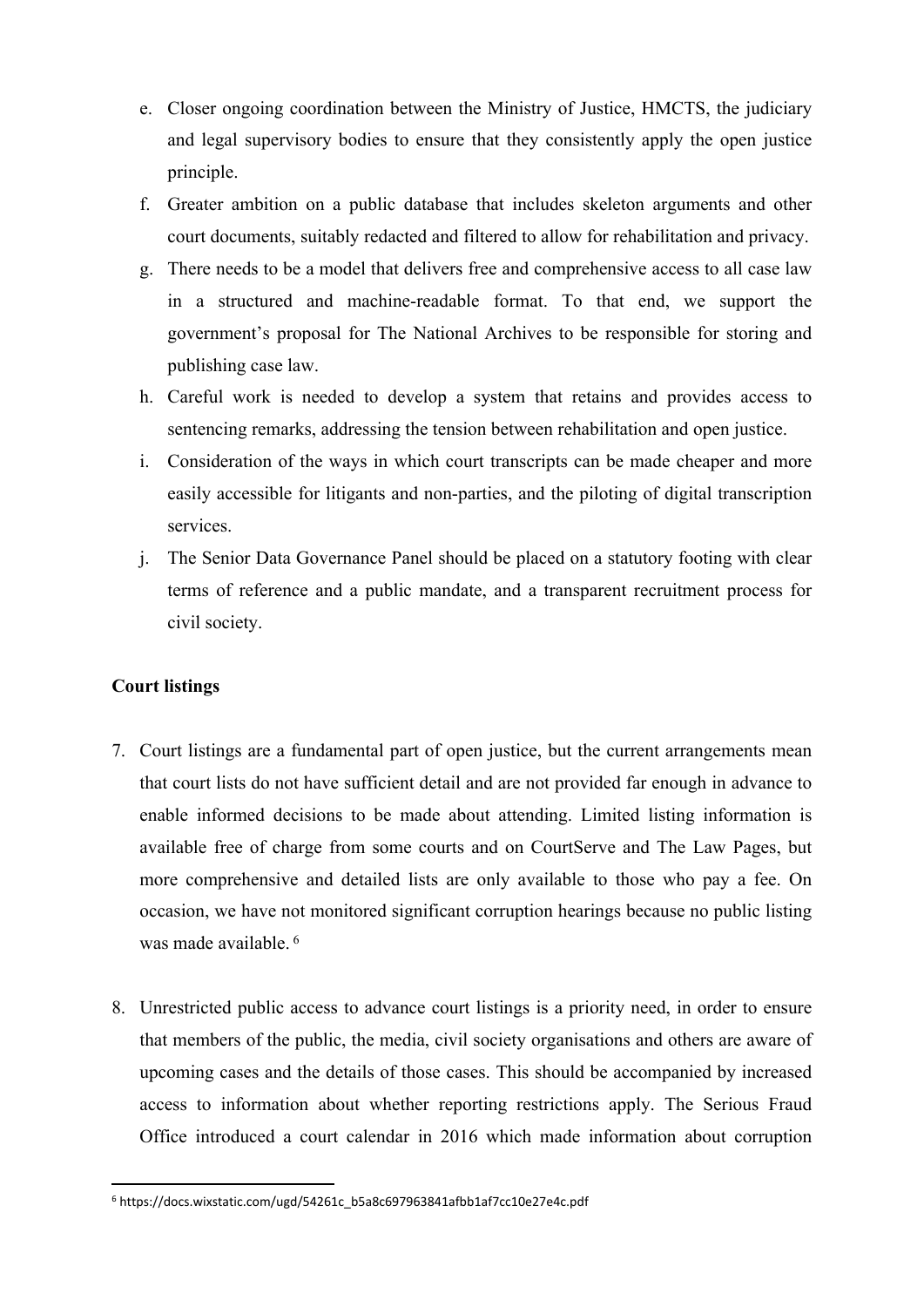cases and upcoming hearings more accessible for the media, civil society, researchers and the public.<sup>7</sup> We recommend that other law enforcement agencies consider providing a publicly accessible calendar of hearings.

# **Court proceedings**

- 9. In a statement dated 5 January 2021, the Lord Chief Justice emphasised that the number of people in courts should be kept to a minimum due to the then increased incidence of Covid-19 and rates of transmission.<sup>8</sup> The Civil Justice Protocol Regarding Remote Hearings similarly identified that the *"pandemic necessitates the use of remote hearings wherever possible."<sup>9</sup>* You will be aware that the Justice Committee's report on Covid-19 and the courts recommend that *"the government continues to invest in and develop the technology for remote hearings and the guidance to support it, learning the lessons from its use during the pandemic."*<sup>10</sup>
- 10. Some judges permitted us to remotely monitor hearings during the pandemic, but in other cases our applications were refused, with judges insisting that those who wish to follow a hearing must attend court in person. Requiring attendance in person increases the likelihood that observers will be unable to attend and that reports will be selective, incomplete, inaccurate or inaccessible, particularly given that the most detailed legal reporting is behind paywalls.
- 11. Accordingly, we support continued investment in and development of remote hearings both throughout and after the pandemic. The Police, Crime, Sentencing and Courts Bill would make provision for remote observation of court and tribunal proceedings by replacing the temporary modifications in the Coronavirus Act 2020.<sup>11</sup> The Bill's Explanatory Notes say that the measures facilitating the remote observation of proceedings would *"uphold the principle of open justice"* and *"enable the public to remotely observe proceedings by the direction of the judge in any of the courts listed, in*

<sup>7</sup> https://www.sfo.gov.uk/court-calendar/

<sup>8</sup> https://www.judiciary.uk/announcements/message-from-the-lord-chief-justice-latest-covid-19-restrictions/

<sup>9</sup> https://www.judiciary.uk/wp-content/uploads/2020/08/Remote-hearings.Protocol.Civil\_.GenerallyApplicableVersion.famend-26\_03\_20-1.pdf

<sup>10</sup> https://publications.parliament.uk/pa/ld5801/ldselect/ldconst/257/257.pdf

<sup>&</sup>lt;sup>11</sup> Section 166 of the Police, Crime, Sentencing and Courts Bill

https://bills.parliament.uk/publications/41453/documents/192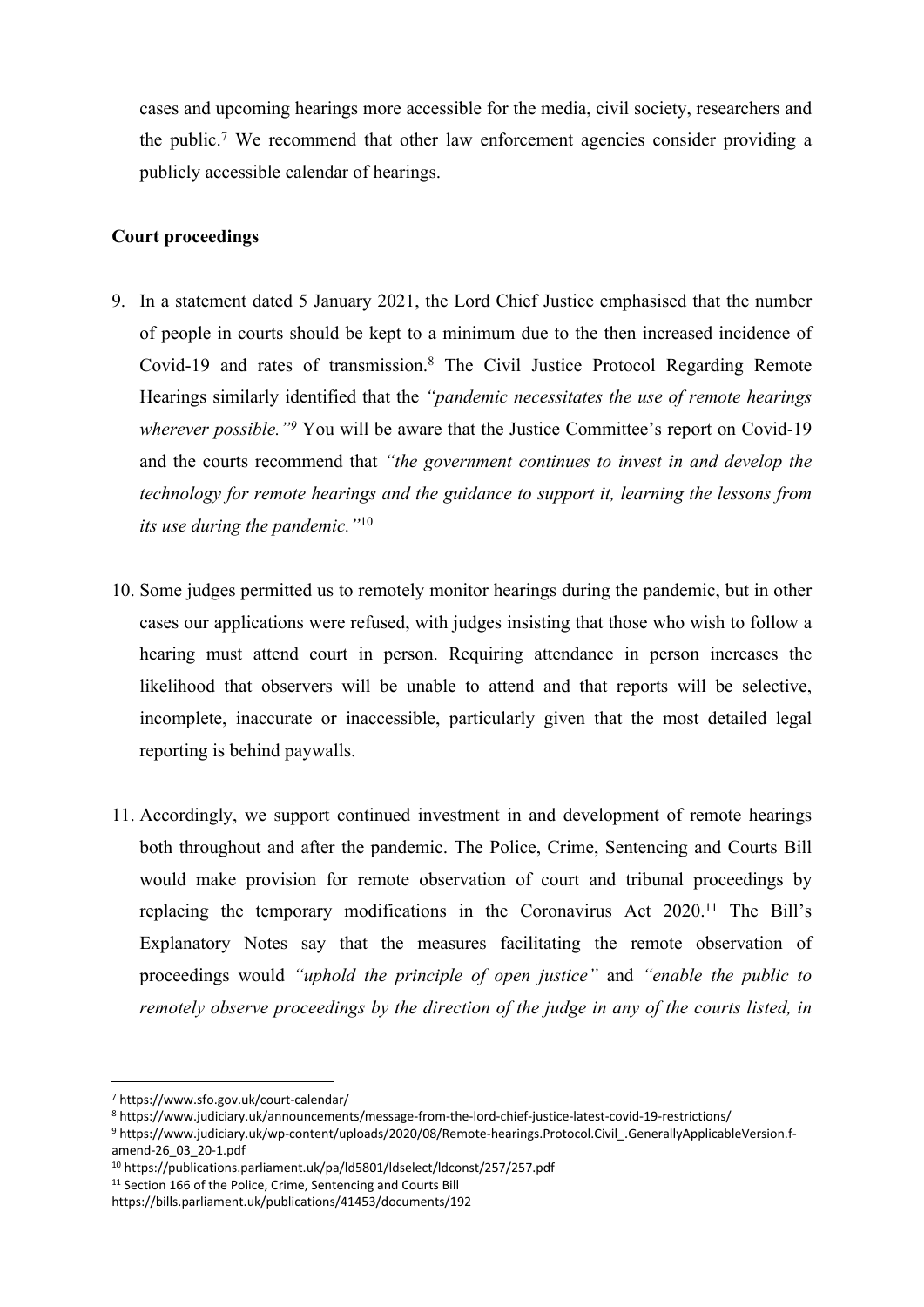*order to satisfy the principle of open justice."*<sup>12</sup> Technical solutions should be developed to support observers in remote hearings to access case documents.

#### **Court documents**

- 12. It can be very difficult to obtain skeleton arguments and other documents that have been filed in court for both criminal and civil cases. Closing / opening written submissions and skeletons enable us to better analyse and report on the implications of cases. In our experience, though, courts are not responsive when dealing with third-party applications for court documents and we usually need to rely on a party's barrister to share documents. This is an unpredictable and unsatisfactory way to obtain documents, and can result in a misleading and one-sided impression of a case. Indeed, we are increasingly seeing parties to litigation engage public relations companies, with the result that one side may be proactively distributing its interpretation of a dispute.
- 13. The Bar Council's guidance on the provision of documents to non-parties emphasises confidentiality over the open justice principle;<sup>13</sup> although we understand that this guidance may be subject to review. There should be much closer, ongoing coordination between the Ministry of Justice, HMCTs, the judiciary and legal supervisory bodies like the Bar Council and Law Society, to ensure that they consistently apply the open justice principle.
- 14. We suggest greater ambition on a database that includes skeleton arguments and other court documents, suitably redacted and filtered to allow for rehabilitation and privacy. HMCTS should look at best practice and develop a model that enables comprehensive, structured access to court documents to everyone, free of charge. The database could supplement proposed measures in the Police, Crime, Sentencing and Courts Bill around remote access to hearings.

# **Court judgments**

<sup>12</sup> Police, Crime, Sentencing and Courts Bill – Explanatory Notes

https://bills.parliament.uk/publications/41454/documents/193

<sup>13</sup> https://www.barcouncilethics.co.uk/wp-content/uploads/2019/10/Journalists-law-reporters-and-other-non-partiesprovision-of-documents.pdf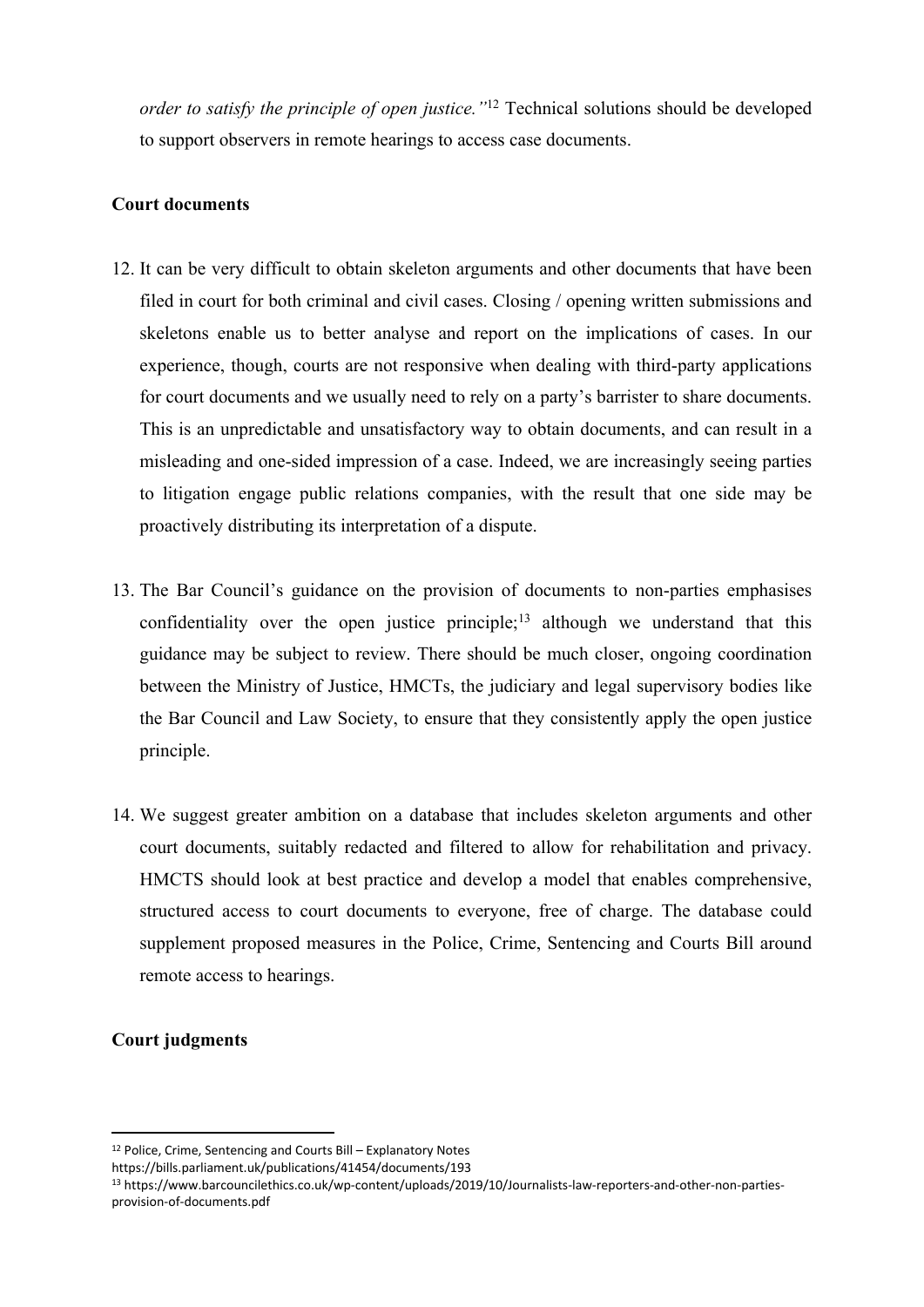- 15. Court judgments are public data, and public access is essential to meeting the requirements of the rule of law and open justice.<sup>14</sup> But access to case law is severely restricted and the judgments made available on the website of the British and Irish Legal Information Institute (BAILII) are selective and not structured, which can result in a misleading impression of the law. In addition, BAILII does not publish sentencing remarks. Comprehensive information is only available through private publishers behind a paywall to those able to pay the substantial fees.<sup>15</sup>
- 16. There needs to be a model that retains and delivers free and comprehensive access to all court judgments in a structured and machine-readable format. We support the government's proposal to develop a scheme overseen by The National Archives.<sup>16</sup> This would avoid the inherent risks of putting the data exclusively in private hands, impose a duty on the state to send the data to The National Archives, and put publication on a statutory footing under the Public Records Act. As noted above, careful work is needed to develop a system that enables access to sentencing remarks and addresses the tension between rehabilitation and open justice.

#### **Court transcripts**

17. The Ministry of Justice has contracts with companies to provide transcripts of hearings. However, court transcripts are prohibitively expensive, particularly for longer hearings. We recommend that there should be consideration of the ways in which court transcripts can be made cheaper and more easily accessible for litigants and non-parties, including appropriate access models and redaction mechanisms, and the piloting of digital transcription services to reduce costs.

#### **Civil society engagement**

18. We welcome the Ministry of Justice setting up a Senior Data Governance Panel (SDGP) with senior representatives from the Ministry, judiciary, HMCTS and civil society. However, we understand that the SDGP is still in shadow mode and that there has been a slow move to formalisation. The SDGP needs to be put on a statutory footing with clear

<sup>14</sup> https://research.thelegaleducationfoundation.org/wp-content/uploads/2019/09/DigitalJusticeFINAL.pdf

<sup>15</sup> https://docs.wixstatic.com/ugd/54261c\_b5a8c697963841afbb1af7cc10e27e4c.pdf

<sup>16</sup> https://www.lawgazette.co.uk/news/government-considers-plans-to-create-national-hub-for-courtjudgments/5108426.article